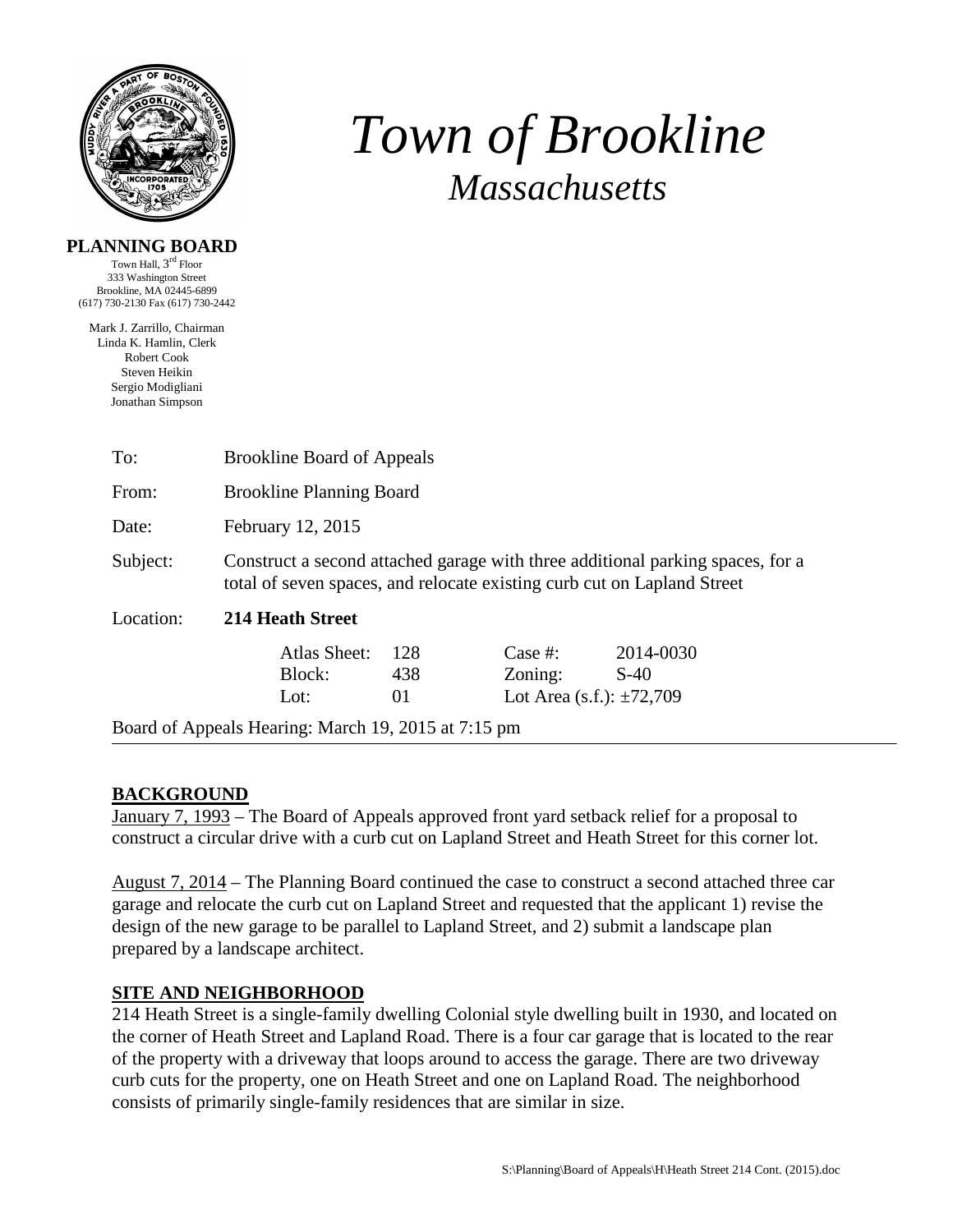# **APPLICANT'S PROPOSAL**

The applicant, Robert Allen, Trustee, is proposing to construct a garage addition that will create three additional parking spaces, resulting in seven parking spaces on the property. The garage addition will be constructed 20.5 feet from the front property line on Lapland Road, and will have a façade of stone and shingles. The garage will be connected to the dwelling via a mudroom connector. Finally, the applicant is proposing to construct a curb cut off Cramond Road for future use.

[The revised plan, dated 10/18/14, shows a repositioned garage; rather than being at an angle to Lapland Street, it is now parallel to it and about 14.5' further from the street. The turn-around parking area in front of the garage has been reconfigured and remains approximately 5.5 feet from the front property line facing Lapland Street. A curb cut along Cramond Road is still proposed for future use.]

# **FINDINGS**

#### **Section 5.01** – Table of Use Regulations, Use #55

On a single-family lot greater than10,000 s.f., a special permit is required to park more than four spaces on the lot.

#### **Section 5.43** – Exceptions to Yard and Setback Regulations

**Section 5.50** – Front Yard Requirements (driveway, Lapland)

When the applicant originally submitted their application, *Section 5.43* and *Section 5.50* were applicable because the garage was within the front yard setback. Now that the garage has been further setback and exceeds the 30' setback, these sections are no longer applicable.

| <b>Dimensional Requirements</b> | <b>Required</b> | <b>Existing</b> | <b>Proposed</b> | <b>Relief</b>   |
|---------------------------------|-----------------|-----------------|-----------------|-----------------|
| <b>Front Yard Setback -</b>     | 30 feet         | n/a             | 5.5 feet        | Special Permit* |
| $\,$ parking area in drive      |                 |                 |                 |                 |

*\* Under Section 6.04.5.c.1 – Design of All Off-Street Parking Facilities, the setback requirements for parking areas can be waived.*

#### **Modification, as necessary, of BOA Case #3154, January 7, 1993**

ZBA relief was granted to allow a driveway with one access from Lapland Street and one on Heath Street within the 30' front yard setback. This proposal removes that curb cut from Lapland and part of the driveway. **Two conditions were required: a landscaping plan and a prohibition on overnight parking within the front yard setback.**

## **PLANNING BOARD COMMENTS**

The Planning Board is pleased that the applicant has reconfigured the garage and parking area as recommended. The Board feels that the new garage and connector addition are attractively designed and will be well-screened by landscaping. The existing driveway and Lapland Street curb cut will be removed and re-landscaped. [The previous plans dated 9/10 14 have been attached for your review and comparison.]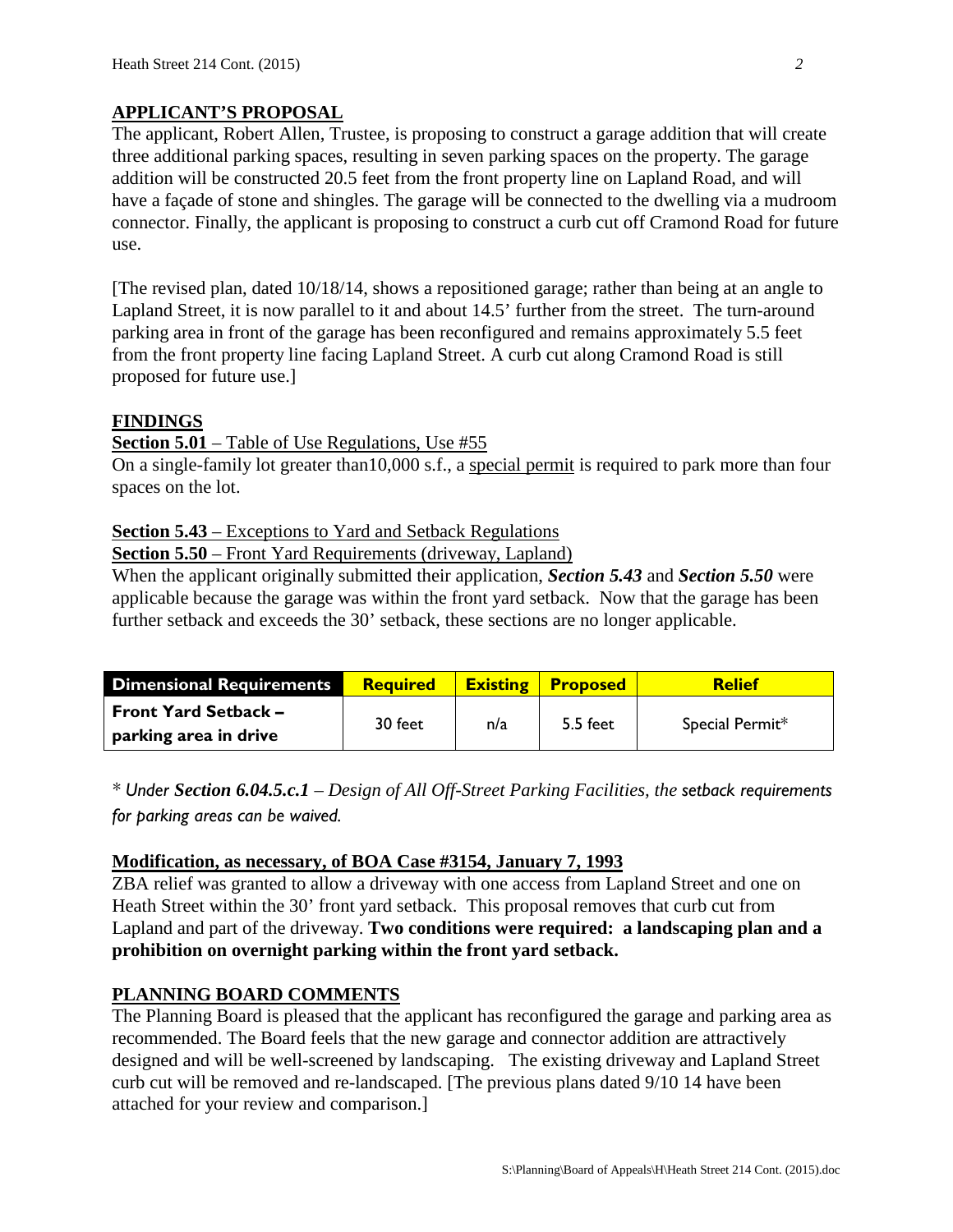# **Therefore, the Planning Board recommends approval of the proposed site plan and plan by The Wiese Company, dated 10/18/14, subject to the following conditions:**

- 1. Prior to the issuance of a building permit, the applicant shall submit a final site plan, indicating all landscaping, dimensions, vehicular areas and materials for the proposed driveway, subject to the review and approval of the Assistant Director of Regulatory Planning.
- 2. Prior to the issuance of a building permit, the applicant shall submit final elevations, indicating all materials, subject to the review and approval of the Assistant Director of Regulatory Planning.
- 3. Prior to the issuance of a building permit, the applicant shall obtain approval by the Director of Transportation and Engineering for the proposed curb cut relocation and new curb cut.
- 4. Prior to the issuance of a building permit, the applicant shall submit to the Building Commissioner for review and approval for conformance to the Board of Appeals decision: 1) a final site plan stamped and signed by a registered engineer or land surveyor; 2) final building elevations stamped and signed by a registered architect; and 3) evidence that the Board of Appeals decision has been recorded at the Registry of Deeds.



Front façade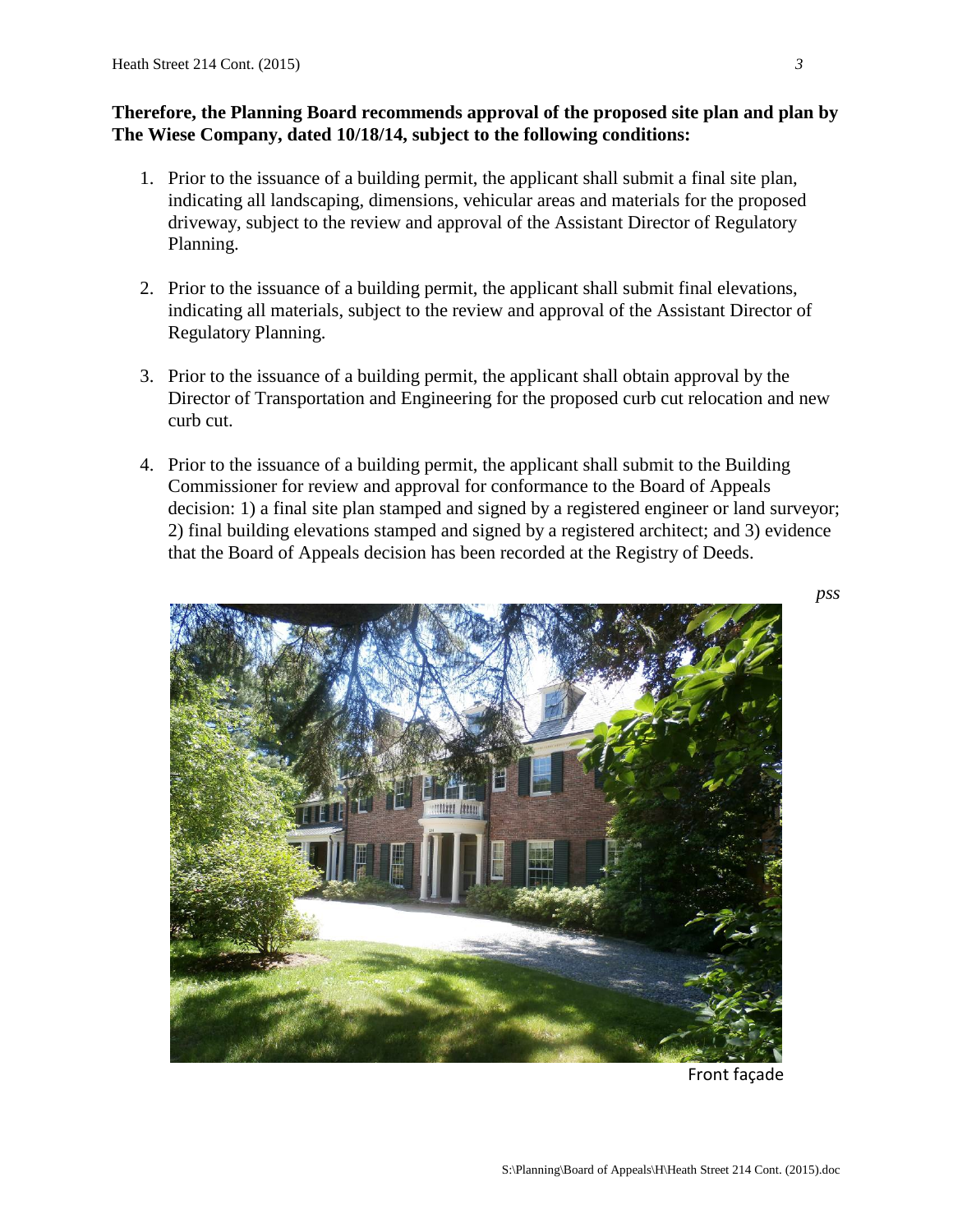

View towards the rear of the property



Existing driveway from Lapland Road